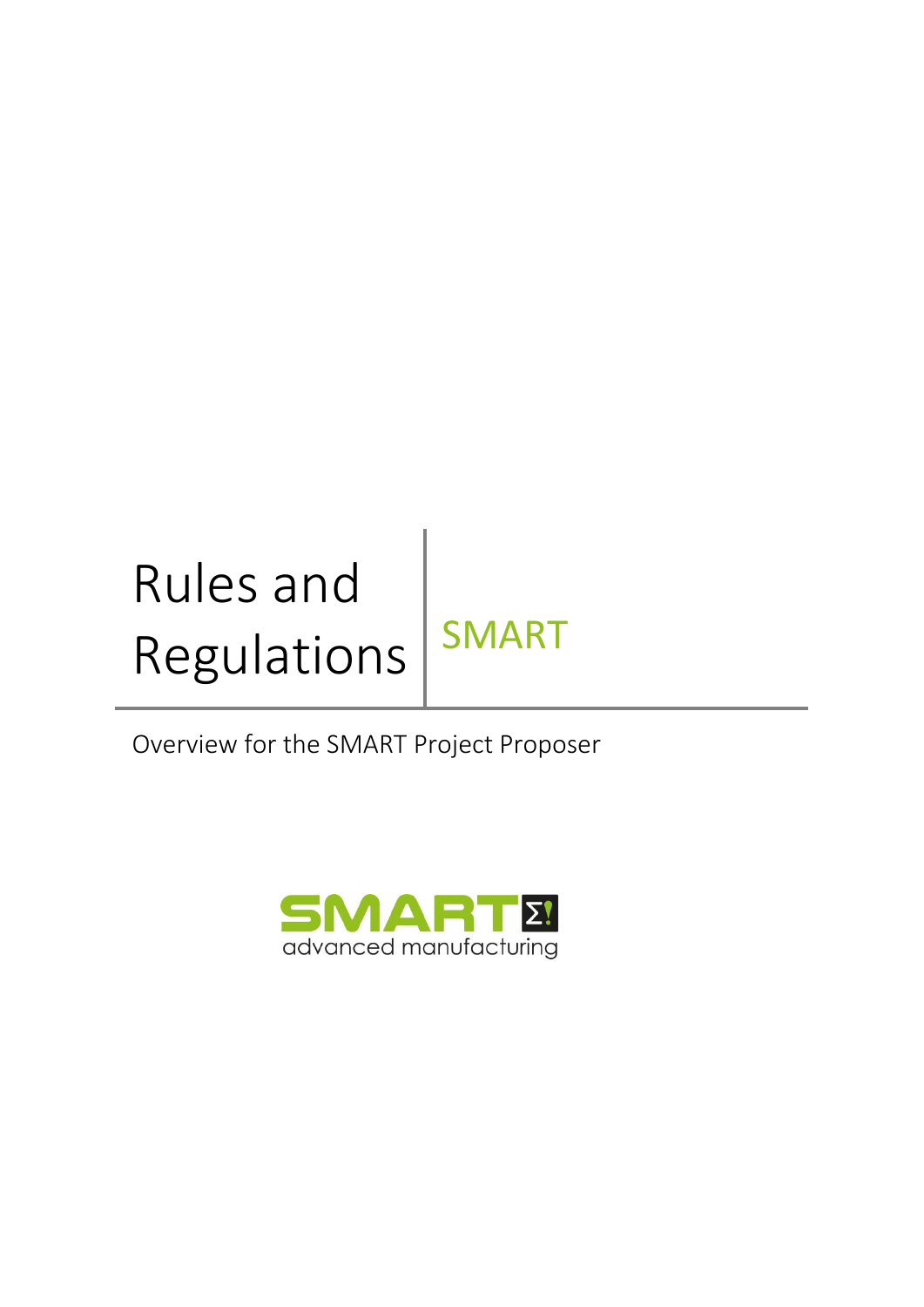

# Content

| 8.3 Declaration of Acceptance (DoA) as per Annex B of the Framework Agreement: 14 |
|-----------------------------------------------------------------------------------|
|                                                                                   |

#### **SMART**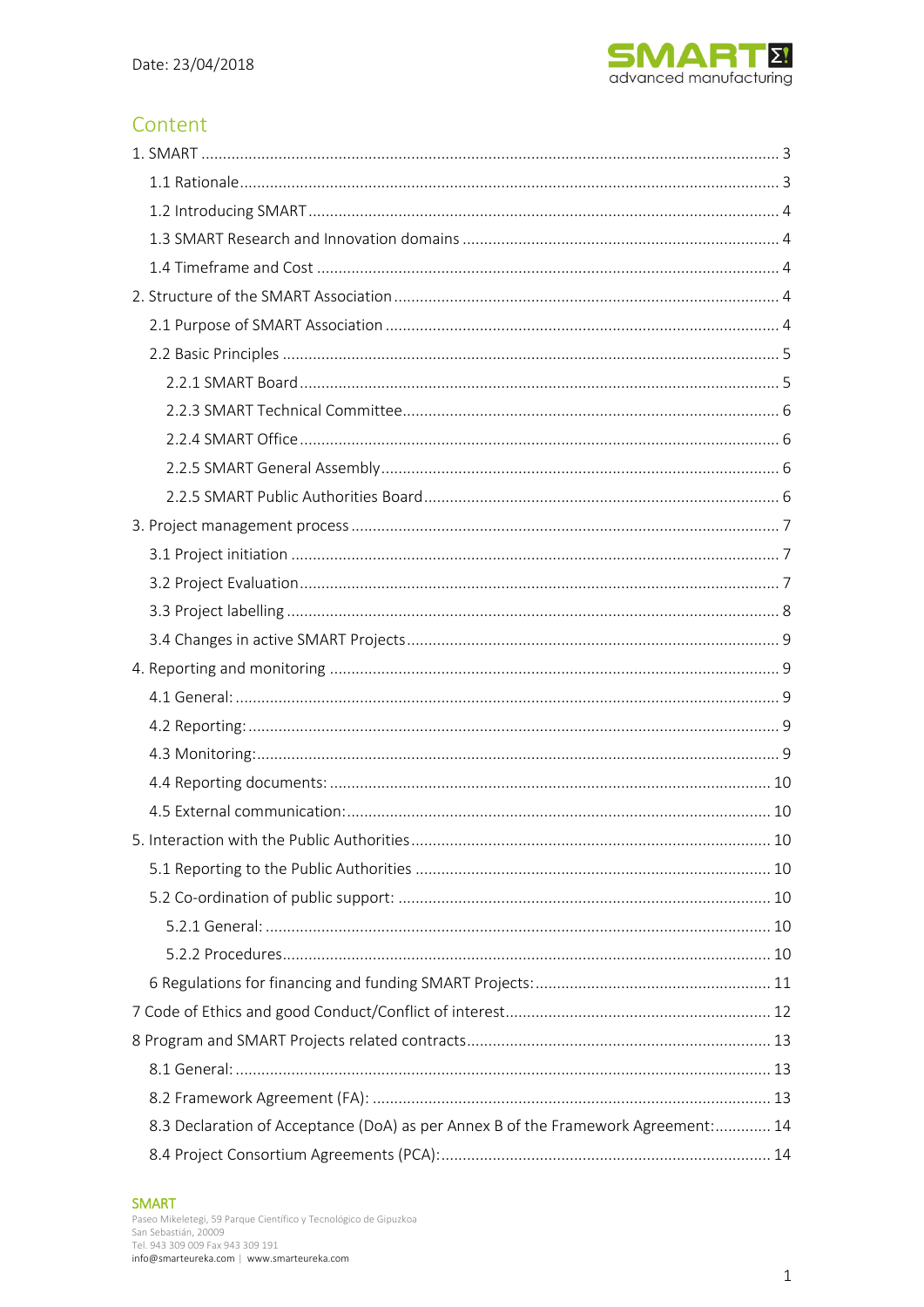

#### SMART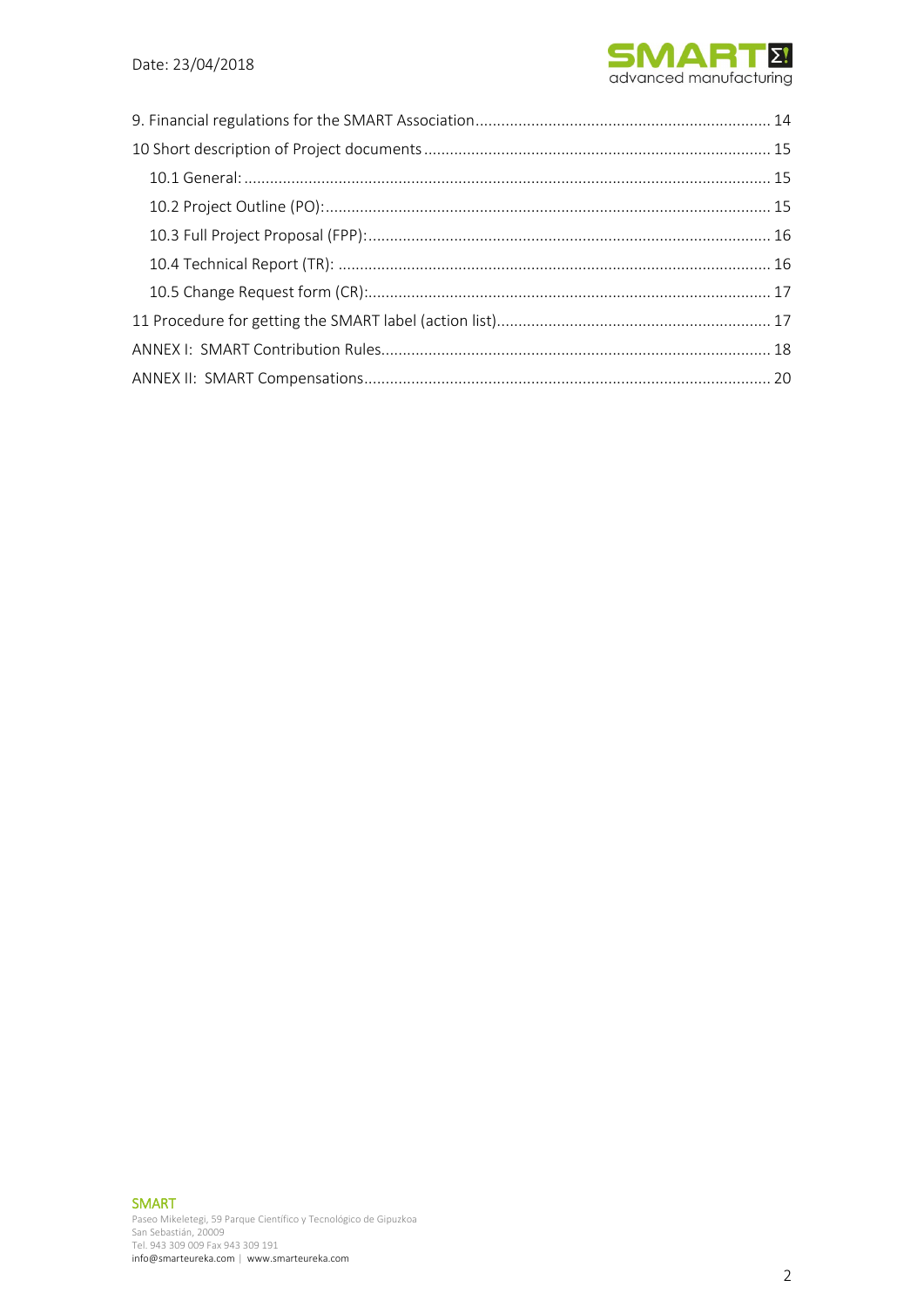

# 1. SMART

## 1.1 Rationale

Manufacturing is a vital sector, whose role is increasingly seen as fundamental towards European recovery and sustainable growth. It is a relevant Key Enabling Technology for the current shift towards a 'Competitive Sustainable Globalization', addressing major Socio-Economic and Environmental challenges of our times.

Manufacturing is the most important source of economic development and growth and its economic importance goes far beyond its contribution to GDP. Around 1 in 10 (9.8 %) of all enterprises, in the EU-27's non-financial business economy, were classified as manufacturing in 2010, a total of 2.1 million enterprises. Manufacturing accounts for 80% of the total EU exports and the EU in 2012 had a trade surplus of 365 billion  $\epsilon$  in manufactured products. The manufacturing sector employed 30 million **people** in 2012 and generated 1.760 billion  $\epsilon$  of value added. Of these two indicators, manufacturing was the second largest of the NACE sections within the EU-27's non-financial business ("real") economy in terms of its contribution to employment (22.6 %) and the largest contributor to non-financial business economy added value, accounting for more than one quarter of the total (26.8 %). Additionally, there are many peripheral services dependent from manufacturing which trigger additional occupation. Moreover, the manufacturing industry accounts for 80 % of private Research & Development expenditure and European industry is a world leader in several manufacturing sectors, e.g. mechanical engineering, with a 37 % global market share.

In the current economic and social worldwide context, European manufacturing companies are confronted with their competitors in developed as well as emerging and developing economies. Manufacturing enterprises must deal with increasing globalization and cost pressures while achieving at the same time high quality, short time-to-market, more energy and resource efficiency, higher manufacturing flexibility and product enhancement and customization. Beside this, manufacturing is required to increasingly take a human centric approach in which the person must be considered as a fundamental element at all levels whose knowledge and skills must continuously be updated. Moreover, manufacturing is required to be not only competitive but also **sustainable** from an environmental, economic and social point of view, on the European industry These systems must evolve in parallel with markets and enabling technologies, using technology as a competitive lever to achieve these goals.

The necessity to achieve substantial transformations of European manufacturing ecosystems to overcome the analysed trends, e.g., in GDP share, employment and applications, requires coordinated research, innovation and diffusion efforts deploying key technologies and enablers. The most urgent management challenge of our time is to combine innovation and market needs into one unified system. EU is a major producer of knowledge in advanced manufacturing. Thus, the SMART Program shall attend a strong need for exploiting research outputs and enabling technologies to reach the market faster and successfully.

Currently, the manufacturing industry is characterized by a large number of actors, mostly SMEs which are to a large extent uncoordinated; these SMEs find difficulties in getting financial resources in order to improve their product development and manufacturing systems. Consequently, SMEs are struggling in bringing their developments to the market in an efficient way.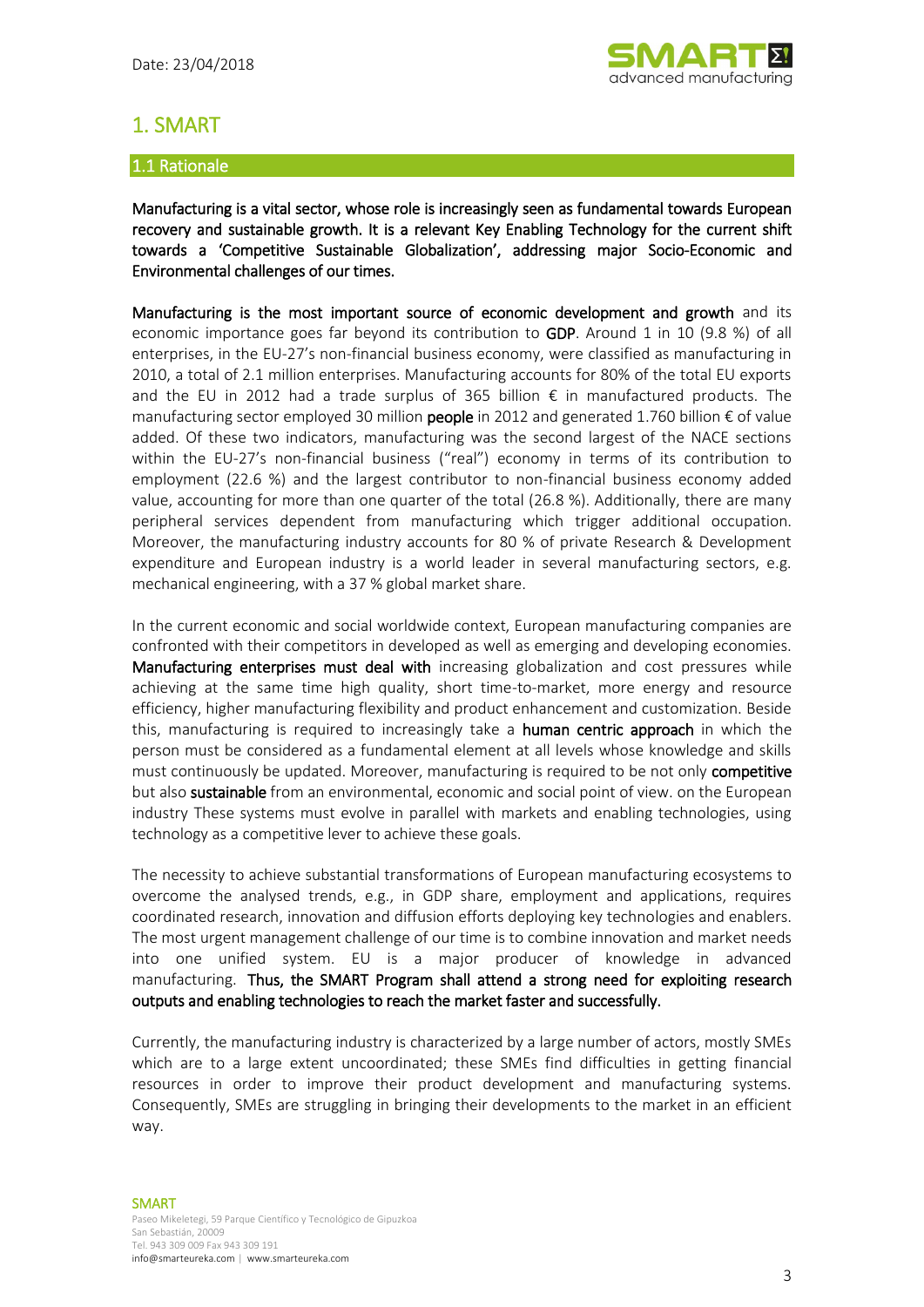

SMART is aimed at promoting close-to-market innovative projects, led by industry and aiming at levelling the European industry in terms of innovative products, processes and services.

#### **Mission:**

The mission of SMART is to boost the competitiveness, growth and attractiveness of the European discrete manufacturing industries through the promotion of R&D&I in an open community of large industries, SMEs, RTOs, academia and user organizations.

#### 1.2 Introducing SMART

SMART EUREKA Cluster on advanced manufacturing, is an strategic program created to boost the competitiveness, growth and attractiveness of the European discrete manufacturing industries through the promotion of R&D&I in an open community of large industries, SMEs, RTOs, academia and user organizations

SMART has developed an specific vision on how to achieve this goal on the Industrial Vision Statement (IVS). IVS establishes the basis for SMART, It describes the rationale and vision, the strategy and the implementation outline as prepared by the industry-driven team, made up of Program participants in close cooperation with national agencies dealing with research and innovation in the field of Advanced Manufacturing

#### 1.3 SMART Research and Innovation domains

The SMART interrelated advanced manufacturing research and innovation domains, further described in the SMART living technology roadmap, will initially include:

- Advanced Manufacturing Processes
- Intelligent and Adaptive Manufacturing Systems
- Digital, Virtual and Efficient Companies
- Person-Machine Collaboration
- Sustainable Manufacturing
- Customer-based manufacturing

#### 1.4 Timeframe and Cost

The time frame for SMART, starts with the SMART Applicant Label in June 2017 and will last up to June 2025.

# 2. Structure of the SMART Association

#### 2.1 Purpose of SMART Association

"*SMART Eureka Cluster International Association*" has been implemented for performing the SMART cluster.

The scope and purpose of the Association is to stimulate, select, promote and co-ordinate R&D projects within the goals of SMART, to be executed by the SMART Projects' Participants.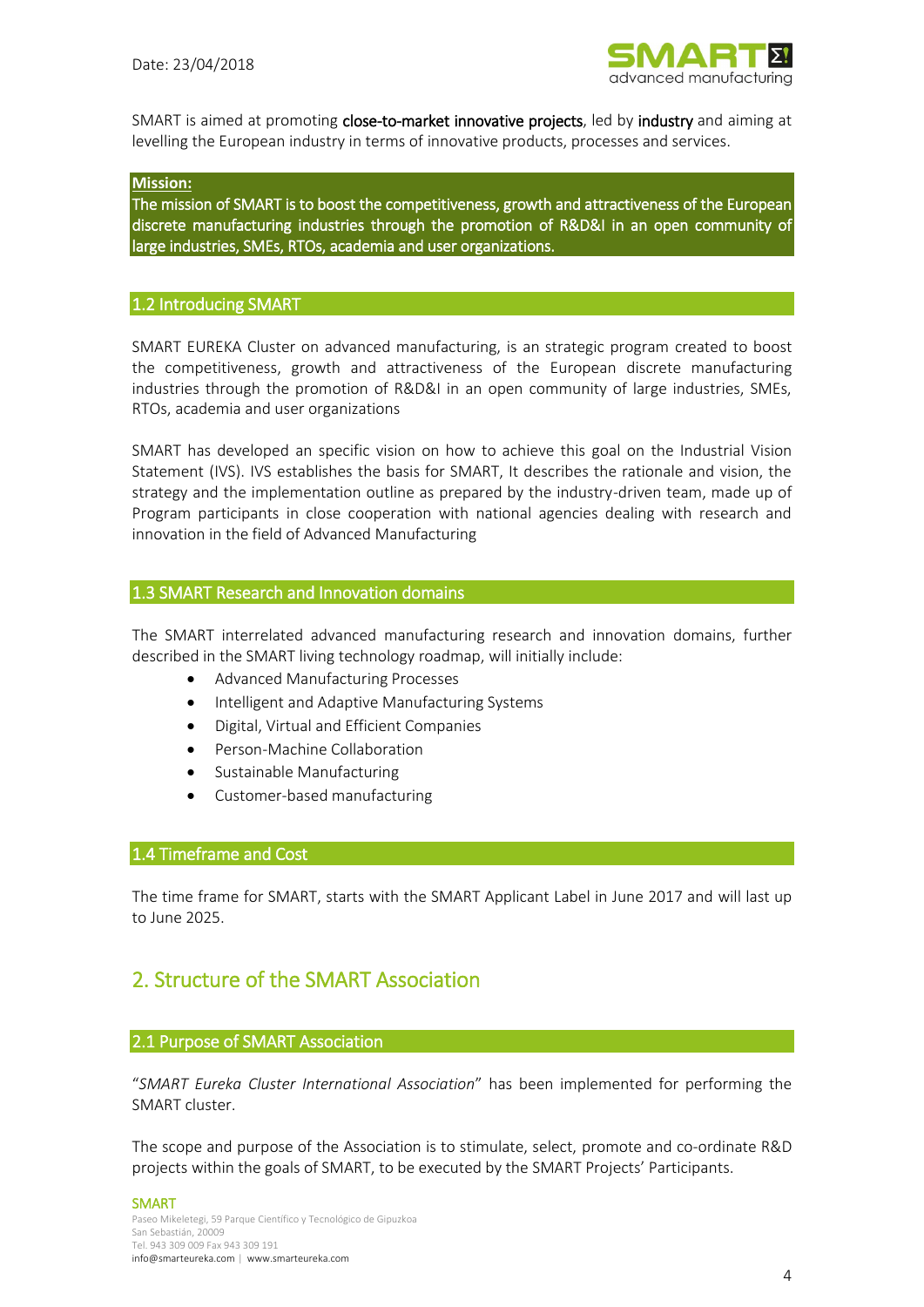

#### 2.2 Basic Principles

- The SMART Program is industrially guided with regard to its strategy, goals and management.
- The SMART Association is set up according to the Frame Agreement.
- The composition of the executive bodies reflects an appropriate mixture in respect to countries, sectors and levels of activity.
- The SMART Association is an International not-for-profit association.
- The SMART Association has no direct financial control over the SMART Projects performed. Technical know-how, ownership of results and responsibility for project management, execution and reporting remain with the SMART Projects' Participants.



*Figure 1. SMART Association Bodies.*

## 2.2.1 SMART Board

The Cluster Board is the executive body of the cluster organisation. A cluster board of high-level manufacturing ecosystem representatives will be entrusted with the overall management of the new Cluster, being responsible for the strategy and coherence of the cluster initiative. The Board will be industry driven, with Large Companies and SME holding the majority of voting rights. The board will also include RTOs and Academia to balance the presence of the relevant actors in the manufacturing ecosystem actors. The cluster board will elect the board chairperson.

The Cluster Board will initiate and maintain very close and systematic relationships with the Public Authorities Board of the member countries. This provides a forum for information exchange about the strategies of the different countries and how they connect with the cluster activities.

#### SMART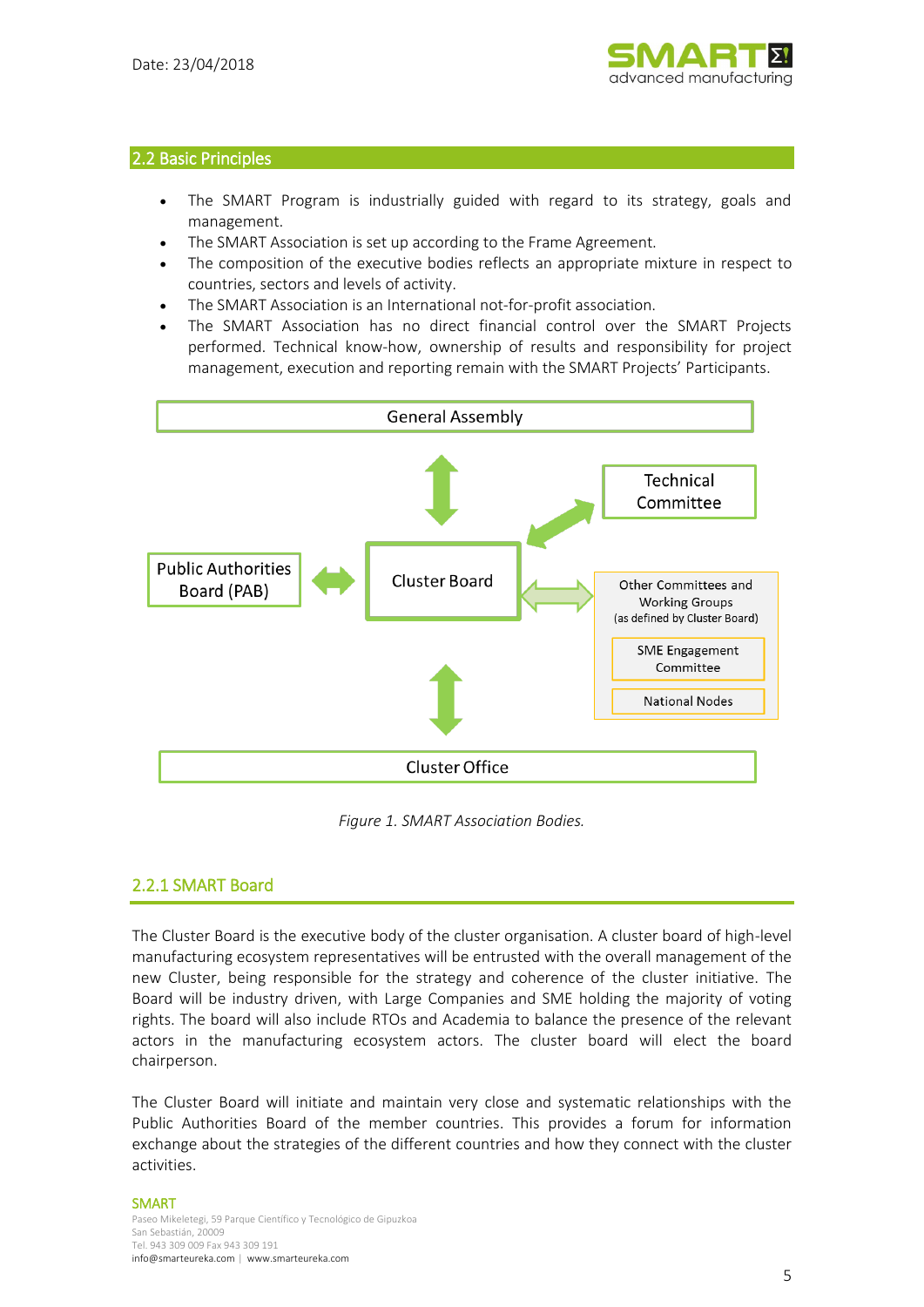

The Cluster Board will be open to new members and will be periodically renovated by the General Assembly.

## 2.2.3 SMART Technical Committee

The Cluster Board will set up a Technical Committee as an operational support group with selected experts from industry and academia to participate in the evaluation and monitoring of projects progress. Its technical strengths and integrity are the basis for recognition of the SMART quality label. The SMART Program will conform to the current best practices within EUREKA: openness, transparency and effective avoidance of conflicts of interests.

## 2.2.4 SMART Office

The Program Office assists the Board in the coordination, administration and organisation of the Program. It is a central contact point and a meeting place for the whole Program organisation. The Program Office is responsible for the promotion of the Program at a general level, the management of the Program calls for Projects, reporting to the Eureka Network and especially the Eureka Secretariat. It should gather all the information regarding public funding granted to Program projects in close cooperation with the Public Authorities and make it available to the Eureka Network.

The Program Office operates under the supervision of the Cluster Board, which determines the services and missions and ensures its financial capacities to implement them. The operational costs of the Office will be paid through fees from Board Members, Program Members and/or project participants.

## 2.2.5 SMART General Assembly

The not-for-profit association created to run SMART will have a General Assembly of SMART members, and shall have the broadest powers within the limits defined by law. In particular, will be in charge of validating the overall management of the association carried out by the Cluster Board and the election of its members.

## 2.2.5 SMART Public Authorities Board

The Board may decide to ask Public Authorities of the current Member Countries to create a PAB grouping representatives (one per country) of their respective funding authorities. The role of the PAB is to be the official interface with the Board in order to exchange on the realisation of SMART and to discuss between the various countries concerned the perspectives of funding for each project which received or might receive the SMART label.

It will be the place also for all Public Authorities to harmonize their funding policies versus SMART Projects and whenever possible to smooth the funding process for SMART Project Participants. This includes also the organization whenever possible of joint dedicated calls upon the Board recommendation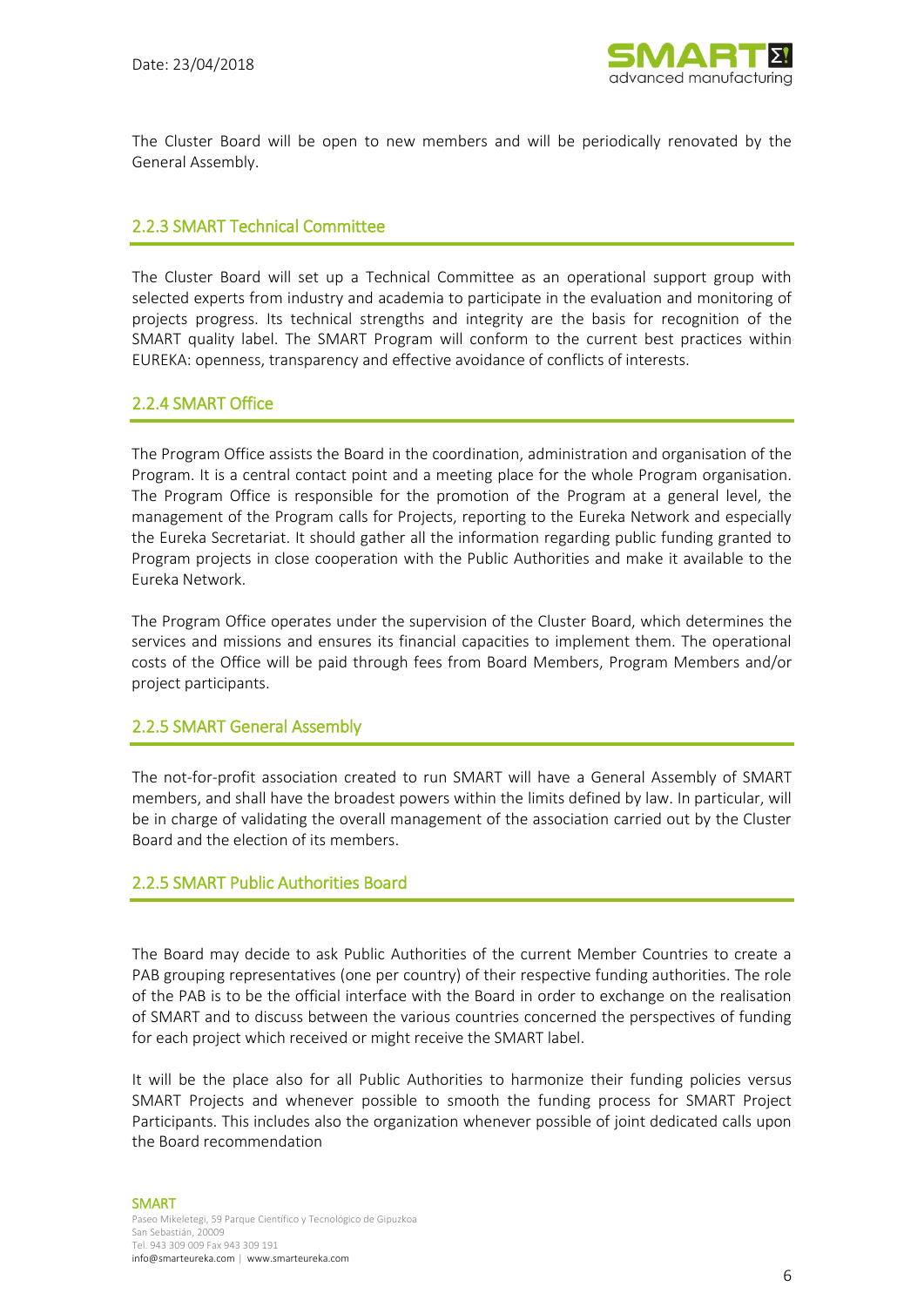

# 3. Project management process

#### 3.1 Project initiation

The SMART Program research and innovation domains are defined in the SMART Technology Roadmap and as such allow potential SMART Project Participants to formulate project proposals.

SMART Program is open for applying project partners who are able and willing to contribute significantly to the strategic and technical goals of SMART and to comply with the rules of SMART described in the Industrial Vision Statement document.

Project proposals may be submitted on a permanent basis, however Calls for Proposals are organised once or twice a year to streamline projects evaluation and labelling.

Project proposals are selected by the SMART Association Board, based on the principles given in the SMART Industrial Vision Statement and the Technology Roadmap agreed with the Public Authorities (basic evaluation guidelines).

The participation of a project partner applying for financial support in a SMART Project requires the willingness of the respective Public Authority from his/her country to support SMART Projects in accordance with EUREKA rules.

#### 3.2 Project Evaluation

Project proposals are technically evaluated in two steps:

1) A "Project Outline" (PO) is to provide information for pre-selection. Pre-selected consortia will be then invited to prepare

2) A "Full Project Proposal" (FPP).

*Remark: once a PO is pre-selected, participants are invited to engage discussions with their Public Authorities to assess eligibility for financial support.*

The PO and FPP will be evaluated and selected according to:

#### 1. Relevance to SMART Program

#### 2. Quality and efficiency of the implementation – Project planning and consortium quality

- Quality of the consortium
- Added value through co-operation
- Realistic and clearly defined project management and planning
- Reasonable cost structure

#### 3. Impact - Market and Commercialisation

- Market application and impact
- Market access and risk
- Competitive advantage
- Clear and realistic commercialisation plan

#### SMART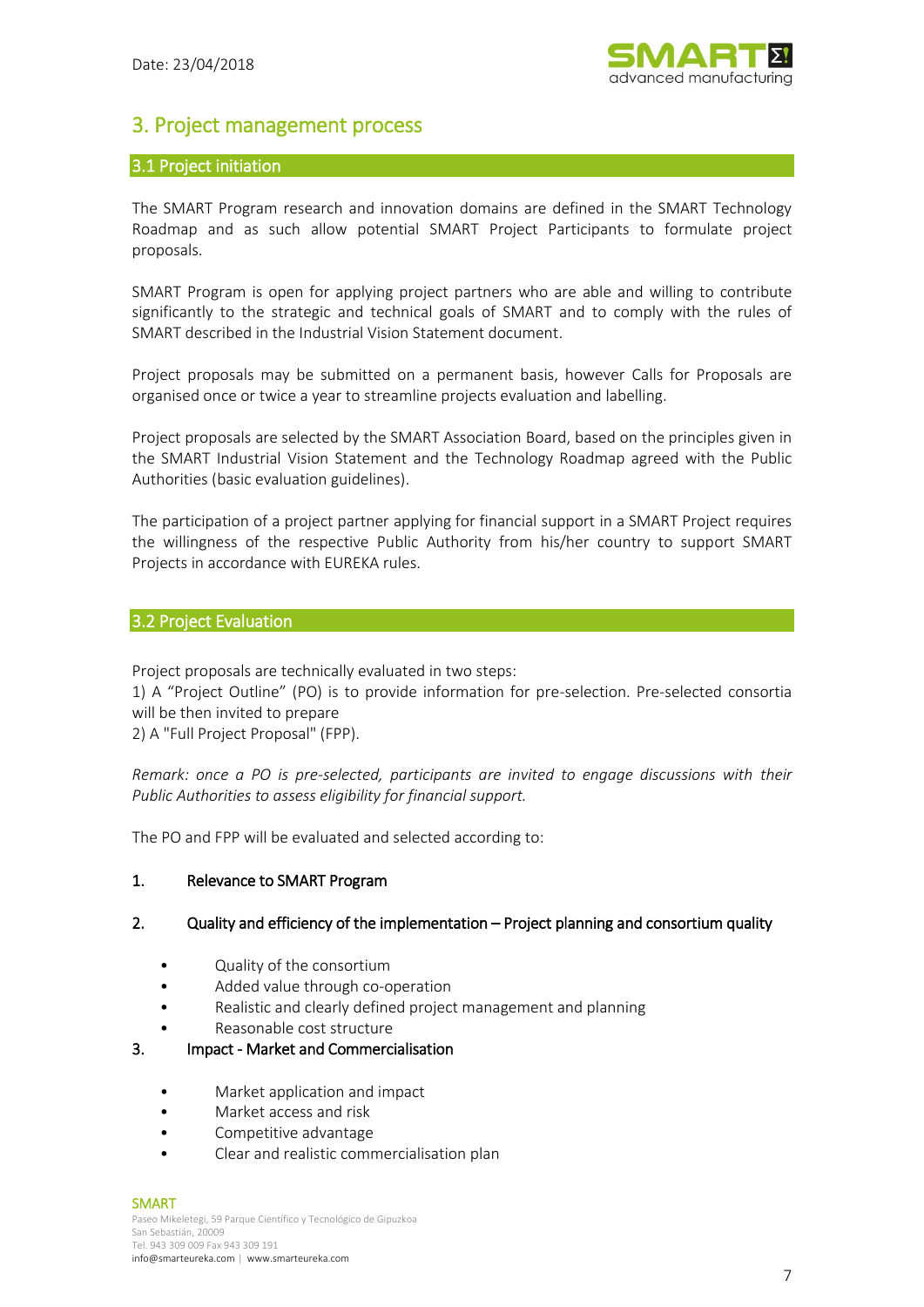

#### 4. Excellence - Innovation and R&D

- Degree of innovation
- New applied knowledge
- Level of Technical challenge
- Technical achievability and risk

#### 5. Contact with NFAs

• Contact with National Funding Authorities

The evaluation and selection of project proposals takes the assessment of financial public support into account. If during the course of the project evaluation or the discussions with the Public Authorities about financial support, changes of project proposals are requested, the consortia will be informed and asked for adjusting their PO or FPP. If the funding perspective from the involved Public Authorities is negative, a project proposal will only be processed further if the concerned applying project partner has declared his willingness to perform his tasks without funding.

SMART will compensate Experts for their work in project evaluation as defined in Annex II. SMART Compensations.

## 3.3 Project labelling

- The SMART Label granted by the SMART Board marks the successful evaluation of a project proposal (FPP).
- The SMART label is the confirmation of the SMART Association that the proposed project fits to the goals of SMART and that the applying organizations are accepted as SMART Project' Participants in the SMART Program
- The SMART label is the confirmation that the SMART Association recommends the project for public funding in agreement with the "funding perspectives" provided by the concerned Public Authorities. The label is given to the project (which can then be denominated "SMART Project") - as described in the Full Project Proposal - and to each applying project partner (which can then be denominated "SMART Project Participant") according to the list of SMART Project' Participants in the Full Project Proposal (any SMART Project Participants including the Project Leader as well as any associated partners and subcontractors will have to sign a document called Decelaration of Acceptance, being Annex B to the Framework Agreement). With regard to SMART Regulations, subcontractors and associated SMART Project' Participants and their contribution to SMART Projects are treated as part of their main contractors, unless they apply for funding as separate organization.
- The SMART Board gives the label for a specified period of time, which may be shorter than the proposed duration of the SMART Project (in which case the possibility of an extension of the label after an interim evaluation of the project is foreseen).
- The label is subject to the condition that the applying project partners and/or the SMART Project Participants, comply with the SMART regulations irrespective of the funding situation. A "Declaration of Acceptance" (being Annex B to the Framework Agreement) has to be signed by SMART Projects' Participants participating for the first time in a SMART Project.

#### **SMART**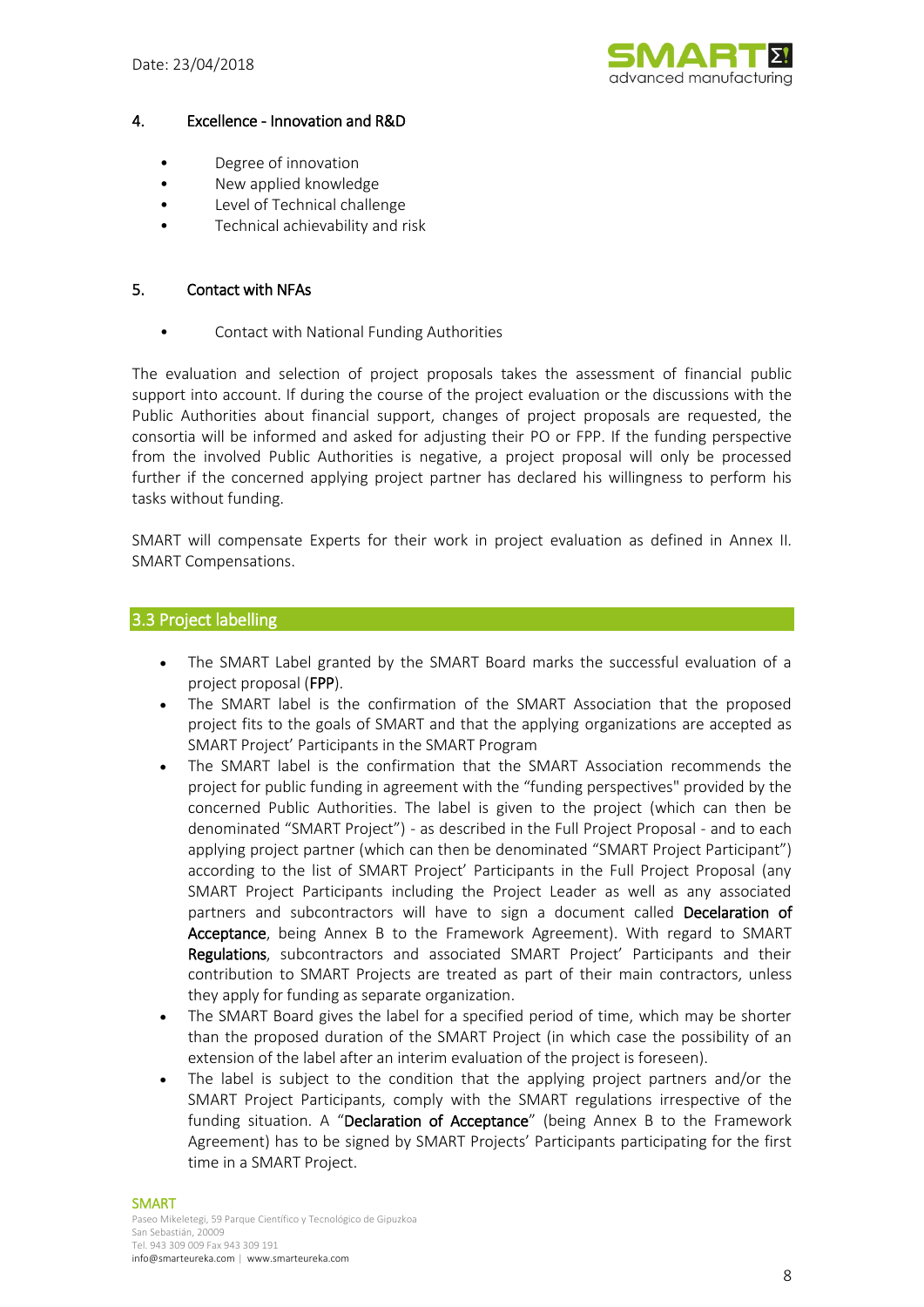

• The SMART Board may decide to withdraw the label either from the total SMART Project or from individual SMART Project' Participant, if the conditions and criteria for giving the label are not or no longer fulfilled.

#### 3.4 Changes in active SMART Projects

- Necessary adjustments of active SMART Projects are made by means of a "Change Request".
- If the conditions for giving the SMART label or criteria based on which the evaluation has been performed have changed, a Change Request is mandatory to maintain the SMART label.
- The procedure can be started either by the SMART Association or by a SMART Project Participant and is organized by the SMART Office. It contains the following steps:
	- o After agreement by the SMART Project' Participant, the project coordinator (Project Leader) sends the Change Request to the Office.
	- o If the Office considers the change as "minor", the request is passed on to the Technical Committee for final decision.
	- o If the change is major, the Technical Committee will pass the request to the SMART Board for final decision, together with a recommendation.
	- o After approval, the Project Leader will provide the SMART Association with the updated documents (PO, FPP, and PCA, as applicable).

# 4. Reporting and monitoring

#### 4.1 General:

- The reporting and monitoring procedures are installed to manage the program and to maintain its coherence.
- Part of the information created will be submitted to the Public Authorities involved in SMART and to the EUREKA Association according to their specifications.

#### 4.2 Reporting:

- Technical reporting is used to inform the different levels of the SMART Association on the progress of SMART Projects.
- Based on the information generated by the reporting procedure, the SMART Association will report to the Public Authorities on the progress of the program and of each individual SMART Project.
- The regular reporting sequence is carried out twice a year.

## 4.3 Monitoring:

- SMART Association will monitor the SMART Projects on a regular basis.
- Monitoring is based on the progress reports as well as other means which may be organized by the SMART Association.
- The Technical Committee is in charge of SMART Projects monitoring.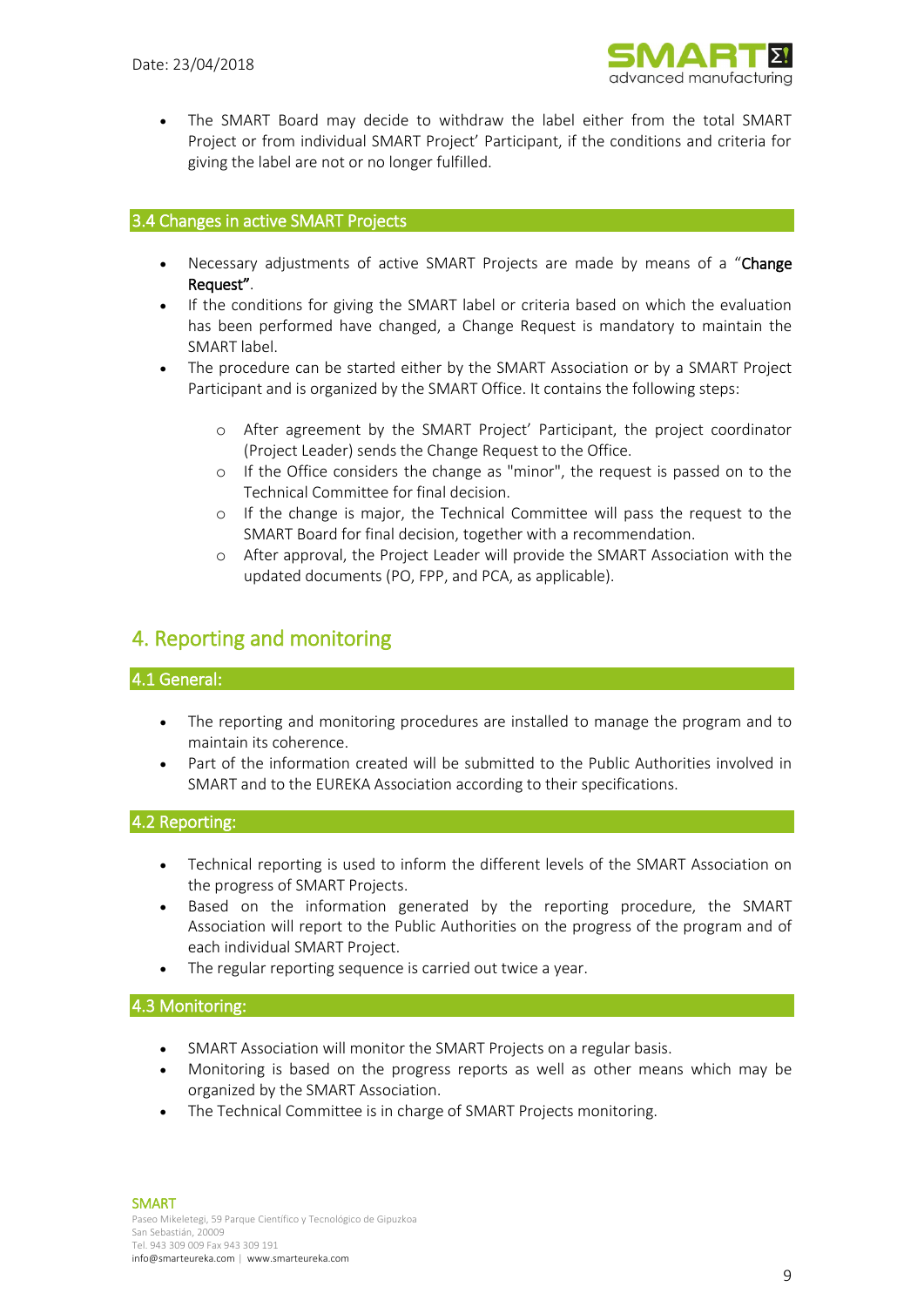

#### 4.4 Reporting documents:

- Technical Reports on SMART project level, to be provided by the SMART Project Leaders.
- SMART Report, to be provided by the SMART Association.

#### 4.5 External communication:

A reference by any SMART Project' Participant to « *SMART Project, a EUREKA project* » has to be made in all publications, exhibitions, lectures and press information concerning results of any SMART Project.

# 5. Interaction with the Public Authorities

## 5.1 Reporting to the Public Authorities

- SMART EUREKA Program has been established in agreement with the involved Public Authorities (PAs) and the SMART Program Participants are seeking financial support from their respective governments.
- Part of the information collected by the SMART Association is needed by the Public Authorities as a basis for decision making on starting or continuing financial support for the individual SMART Projects.
- The SMART Office will take care of the regular program information required by EUREKA.
- The information on SMART Project level is mainly based on the Technical Reports and includes: achieved progress, quantifiable results, market and / or competitive situation, co operation aspects and a milestone trend analysis.
- The information on the SMART program level is given in the annual Program Reviews and contains the following elements: major program achievements (technical, strategic); market aspects and competitive situation; information concerning budget and resources; major changes of program goals.
- The Public Authorities are regularly informed about any relevant events concerning new or running SMART Projects (such as labeling status, SMART Project change requests etc.).

## 5.2 Co-ordination of public support:

## 5.2.1 General:

- The SMART Association provides the involved Public Authorities as early as possible with information, which can be used as a basis for the planning of financial support for individual SMART Projects.
- The involved Public Authorities provide the SMART Association with all relevant information for the planning of a coordinated start and execution of SMART Projects.

## 5.2.2 Procedures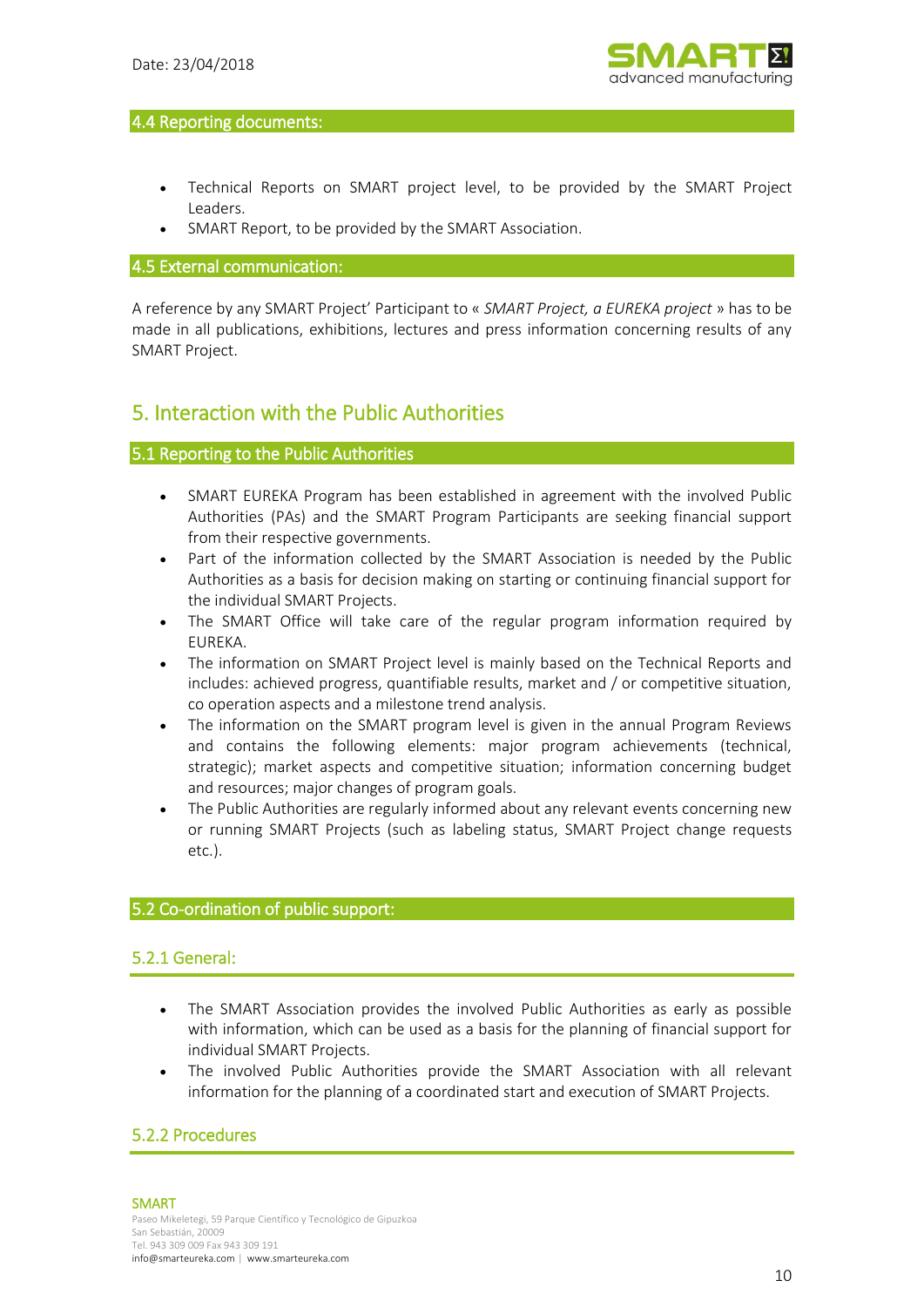

- New project proposals are pre-selected by the SMART Association on the basis of Project Outlines (PO) and the POs are sent to the Public Authorities together with the evaluation results and an identification of the project priority.
- The Public Authorities examine the selected Project Outlines and discuss the funding perspectives and the potential source of funding (national or else). The opinion of the Public Authorities will be discussed with the SMART Association.
- Taking into account the comments of Public Authorities, the SMART Association selects the Project Outlines that will be invited to submit a Full Proposal.
- The SMART Association will give feedback to SMART Project' Participants on all funding relevant issues.
- The labeled Full Project Proposal will be evaluated by the concerned Public Authorities, according to their own procedures. The outcome of the evaluation process will be reported to the SMART Association together with the final funding outlook.
- The funding outlook is not to be considered as a formal or legal commitment of the Public Authorities for funding.

#### 6 Regulations for financing and funding SMART Projects:

- SMART Project Participants are responsible for the execution and financing of their SMART Project contribution.
- SMART Project Participants expect that public funding for the execution phase of the SMART Project will be obtained after positive evaluation of the SMART Projects by the Public Authorities.
- Each Public Authority will decide in each individual case and according to their respective funding rules about the funding of a SMART Project.
- Funding contracts are dealt with directly between the SMART Project Participants and the funding Public Authority.
- Each SMART Project Participant is responsible for providing the respective Public Authority with all information concerning his SMART Project according to the relevant funding rules.
- In addition to the SMART Project Participants' information, the SMART Association will provide the participating Public Authorities at any time with all complementary available information necessary for the preparation of funding decisions.
- The SMART Association will report regularly to the participating Public Authorities on the progress and on all changes in the running program as well as the individual SMART Projects.
- In addition to the program organization established by SMART, each participating Public Authority can appoint its own experts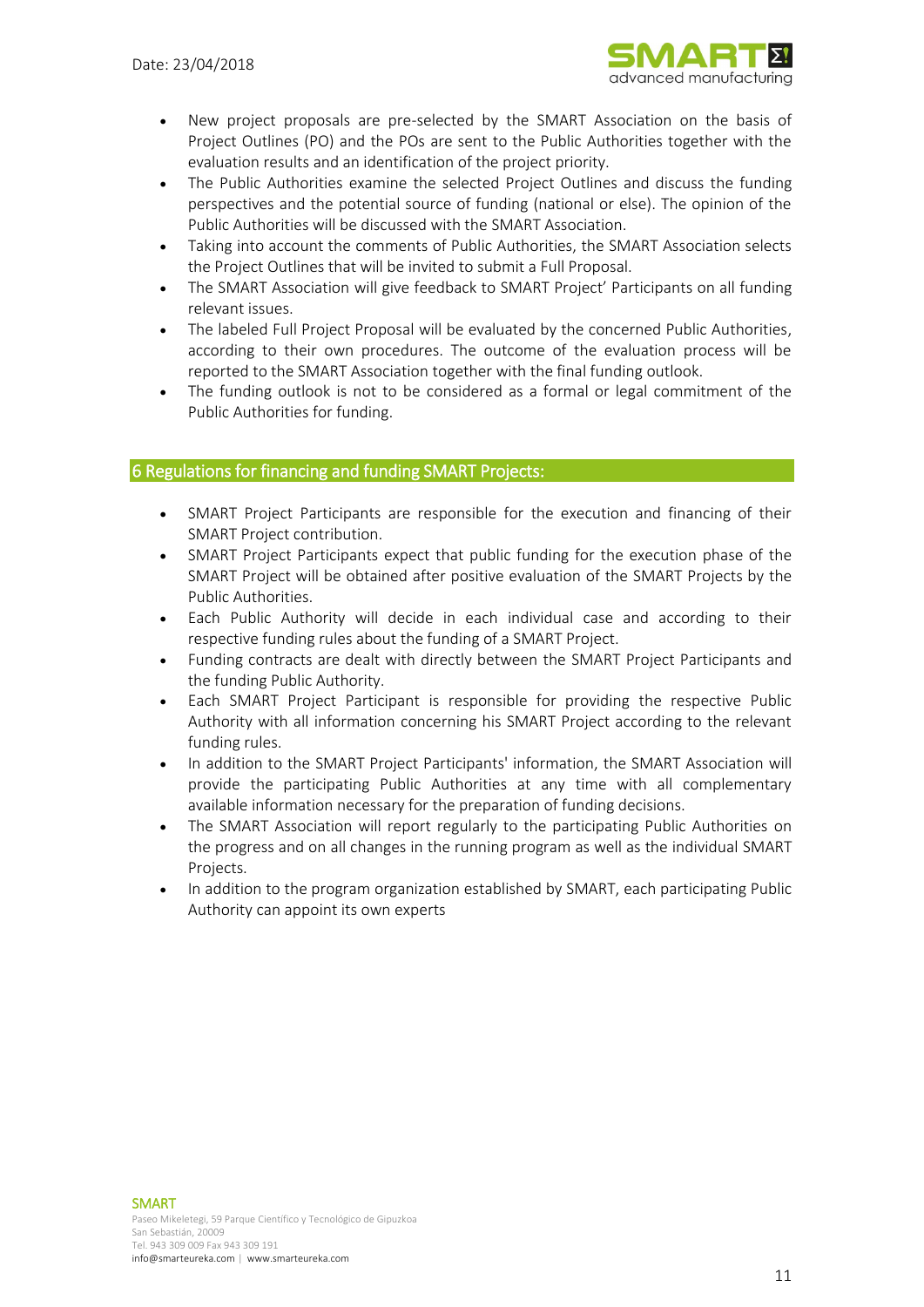

# 7 Code of Ethics and good Conduct/Conflict of interest

- Each Party remains fully independent from the others and in this regard, has absolutely no obligation to provide access to any information it holds (as described below) and no right to use any of these information held by another Party, unless otherwise agreed in the scope of a specific SMART Project through a Project Consroti Agreement (as detailed below).
- Each Participant in a SMART Project undertakes not to use, any information which is owned or controlled by another SMART Project Participant in the same fields as, or fields related to the SMART Project prior to its start. Furthermore, they undertake not to use any related patent applications, patents, registered designs, copyrights and other similar statutory rights, as well as applications for any such rights, owned or controlled by a SMART Project Participant in the same fields as, or fields related to, the SMART Project prior to its start.
- Each Participant in a SMART Project undertakes not to use any information generated by any other SMART Participant, or third party working for it, in the performance of the SMART Project, unless otherwise agreed in the scope of a specific SMART Project through a Project Consortium Agreement, as fully described below. Furthermore, they undertake not to use any related patents, registered designs, copyrights and other similar statutory rights, as well as applications for any such rights, resulting from the performance of the SMART Project, unless otherwise agreed in the Project Consortium Agreement.
- In this regard, each Participant in a SMART Project shall retain ownership of its intellectual rights. These Regulations impart no rights between the Parties or SMART Project' Participants under any information and associated intellectual property rights of a Party or SMART Project' Participant, unless otherwise agreed in a Project Consortium Agreement (PCA).
- In this regard, any access right to any other SMART Project' Participant' information and associated intellectual property rights shall be negotiated in good faith between the interested Participants in the scope of a specific SMART Project. These rights will then be fully put in place through a Project Consortium Agreement (PCA) agreed and concluded between the SMART Project' Participants of the concerned SMART Project case by case. Furthermore, each SMART Project' Participant undertakes to negotiate any access right to its information and associated intellectual property rights, at conditions at least equivalent to the most favorable conditions negotiated with other partners and or co-contractors.
- These Regulations impart absolutely no commercial exploitation right, including the sale, transfer or licensing of the intellectual property on any other Party's or SMART Project' Participants' information and associated intellectual property, unless otherwise agreed in the Project Consortium Agreement.
- Each Participant in a SMART Project shall ensure that the abovementioned rules will be applied by the other SMART Project' Participants.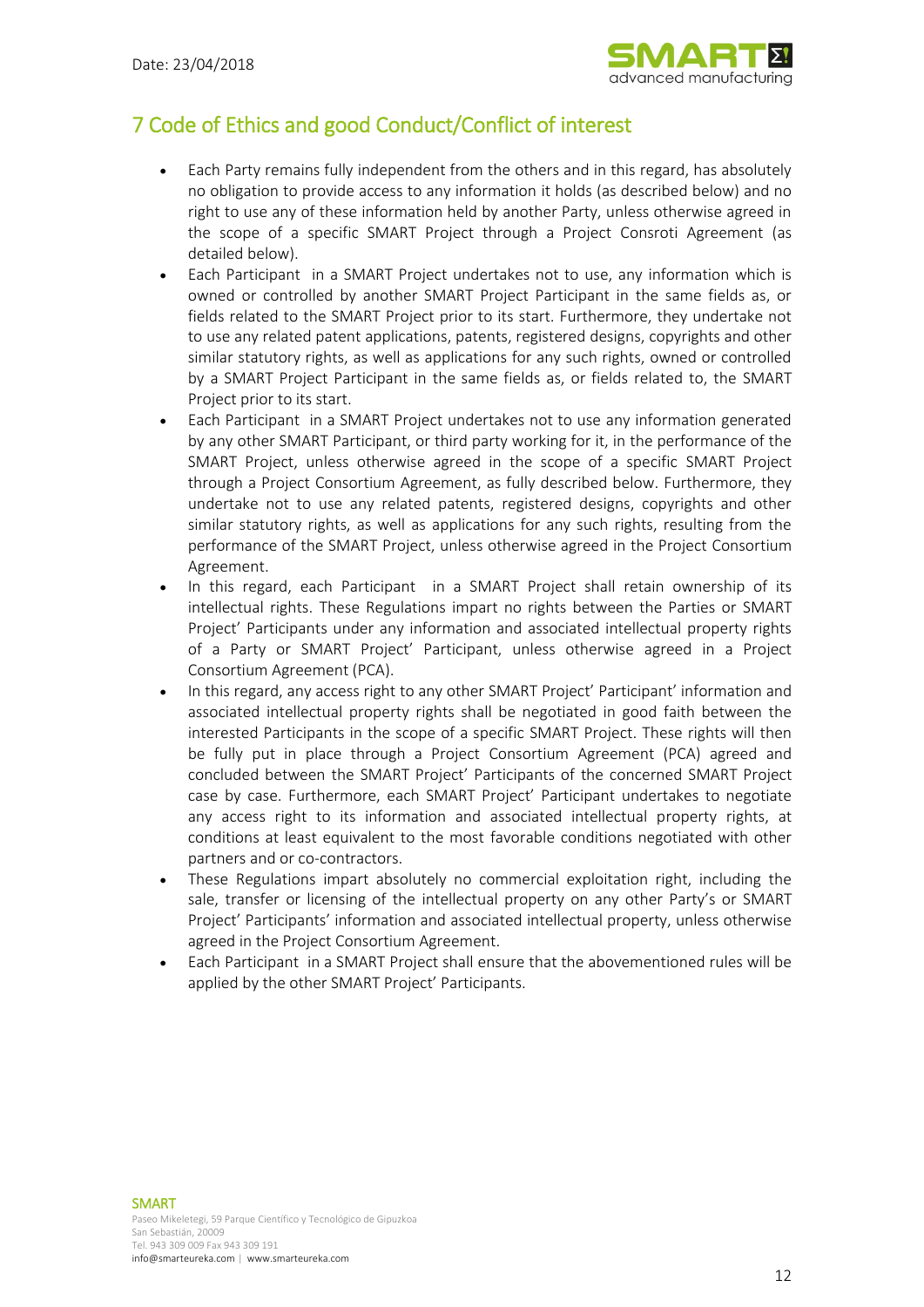

# 8 Program and SMART Projects related contracts

#### 8.1 General:

- The SMART contracts and guidelines (Framework Agreement and Annexes, Regulations and Project Consortium Agreement) define the legal background for the co-operation within the SMART Program.
- Funding contracts refer to the SMART contracts and are dealt with directly between SMART Project Participants and their funding Public Authority.
- The compliance of the Funding contracts with the SMART contracts and guidelines is a prerequisite for obtaining and maintaining the SMART label.

#### 8.2 Framework Agreement (FA):

- The Framework Agreement is the private agreementts, setting the rules for the SMART Association for performing the SMART Program.
- The Framework Agreement is signed by the Founding Members of the SMART Association being the initial Organizations listed in the Framework Agreement: Then, an Industrial Company wishing to become Member of the SMART Association has to make a request of membership to the Board of SMART Association and undertakes to sign Annex A of the Framework Agreement if this request is accepted. Industrial Companies and/or Research Institutes/Universities, which research and development project has received the SMART label, have to sign Annex B of the Framework Agreement and then become Project´s Participants.
- The Framework Agreement comprises
	- o A description of the Association and of its structure and organization.
	- o Relationships and collaboration between the Members of the Association, the Projects´ Participants and the members of the Technical Committee
	- o Tasks and responsibilities of the Members of the Association, the Projects` Participants and of the Technical Committee members
	- o Composition of the bodies of the Association
	- o Voting procedures for the bodies of the Association
	- o Rules for the accession of further parties
	- o Code of Ethics and good Conduct rules
	- o Financial rules for the Association
	- o Confidentiality issues

#### ANNEXES to the Framework Agreement:

ANNEX A: Declaration of Accession to the Framework Agreement – Organizations with R&D activities in the field of the SMART Program willing to become Members

ANNEX B: Declaration of Accpetance to the SMART Projects' Participants (see point 8.3 below) Non Member organizations taking part on a SMART Project.

ANNEX C: Declaration for Members of the Technical Committee

ANNEX D: SMART´s bylaws

ANNEX E: Pre-fees paid by Spanish members

ANNEX F: SMART Confidenctiality Undertaking

#### SMART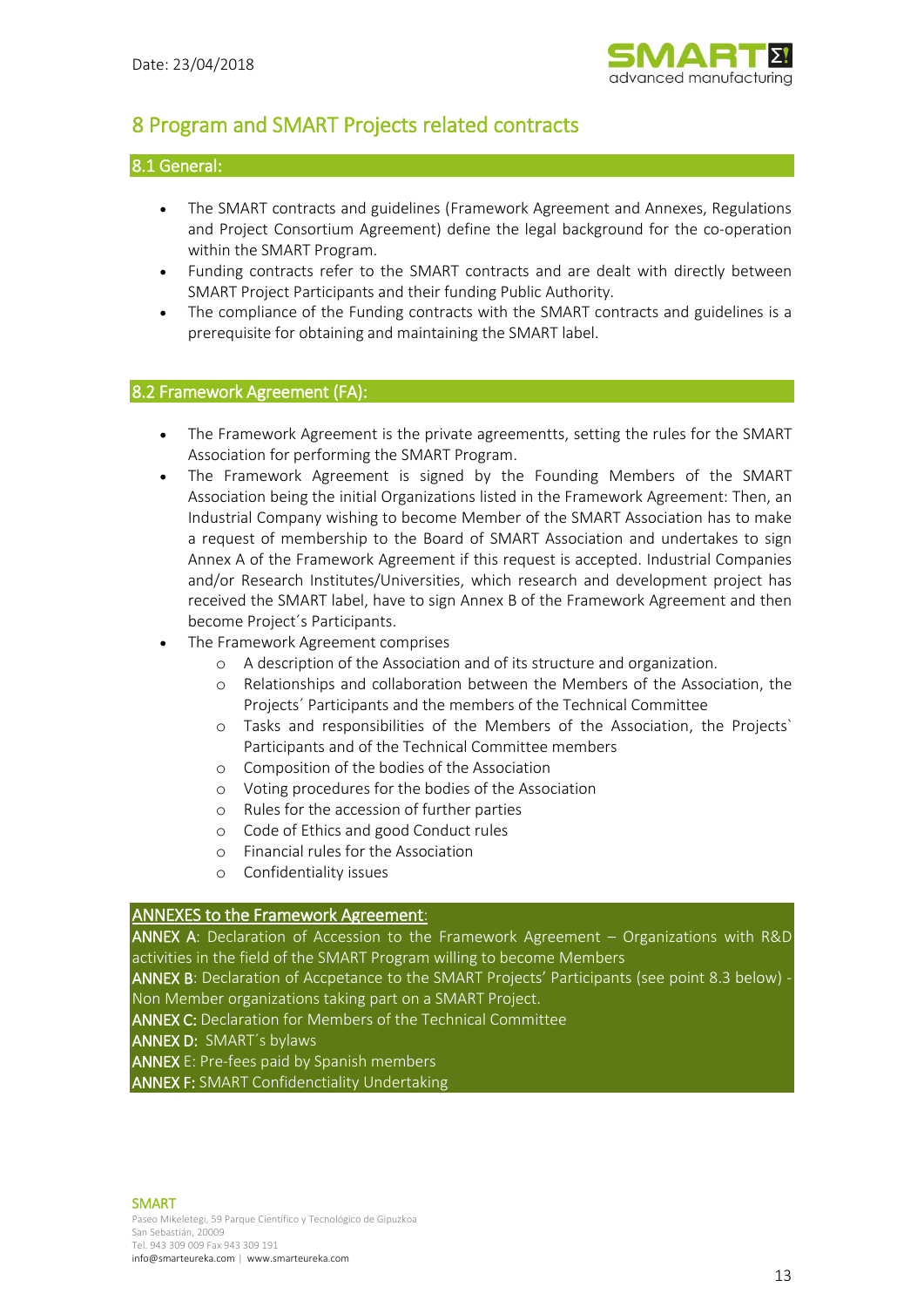

#### 8.3 Declaration of Acceptance (DoA) as per Annex B of the Framework Agreement:

- Each non-Member SMART Project Participant has to acknowledge the rules and regulations laid down in the Framework Agreement (a copy of which is provided to each SMART Project's Participant) as being applicable to his SMART Project (s) by signing a DoA.
- The SMART label will only become valid after the DoA is being signed (Public Authorities may make their funding decisions dependent on the availability of the DoA).
- Association Members do not need to sign the DoA.

#### 8.4 Project Consortium Agreements (PCA):

- For each SMART Project's Participant a PCA has to be signed.
- The PCA details the co-operation between the SMART Project' Participants (contractors, subcontractors and associated SMART Project' Participants – if applicable).
- For some Public Authorities the PCA signed by all SMART Projects' Participants is a prerequisite for granting a funding contract.
- The PCA has to explain
	- o the purpose and scope of the co-operation
	- o the executing of subcontracting
	- o financing aspects (if applicable)
	- o confidentiality regulations
	- o warranty and liability rules
	- o Industrial Property Rights and Licensing rules
- The main elements of a PCA are laid down in a PCA template (available from SMART website).

#### **PCA Template**

This document is only a **template document** that will need to be customized to each specific SMART Project and each specific SMART Project' Participant's situation, on a case by case basis.

All SMART Project' Participants have to communicate to the SMART Association - when submitting a Full Project Proposal - that a PCA has been or will be signed.

## 9. Financial regulations for the SMART Association

- The anticipated running costs of the SMART Association (as budgeted and approved by the SMART Board and validated by the General Assembly) are listed in a yearly budget subject to the approval of the SMART)
- The cost will be shared between:
	- a. the SMART Board members with fixed yearly Membership fees
	- b. the SMART association members with a one-time fee
	- c. the SMART Projects' Participants for whom Project fees are:
		- Defined, for each funded SMART Projects' Participants, as a percentage of their share of the project's total budget that is described in the Full Project Proposal.
		- To be paid to SMART on a yearly basis according to rules set by and only by funded SMART Projects' Participants.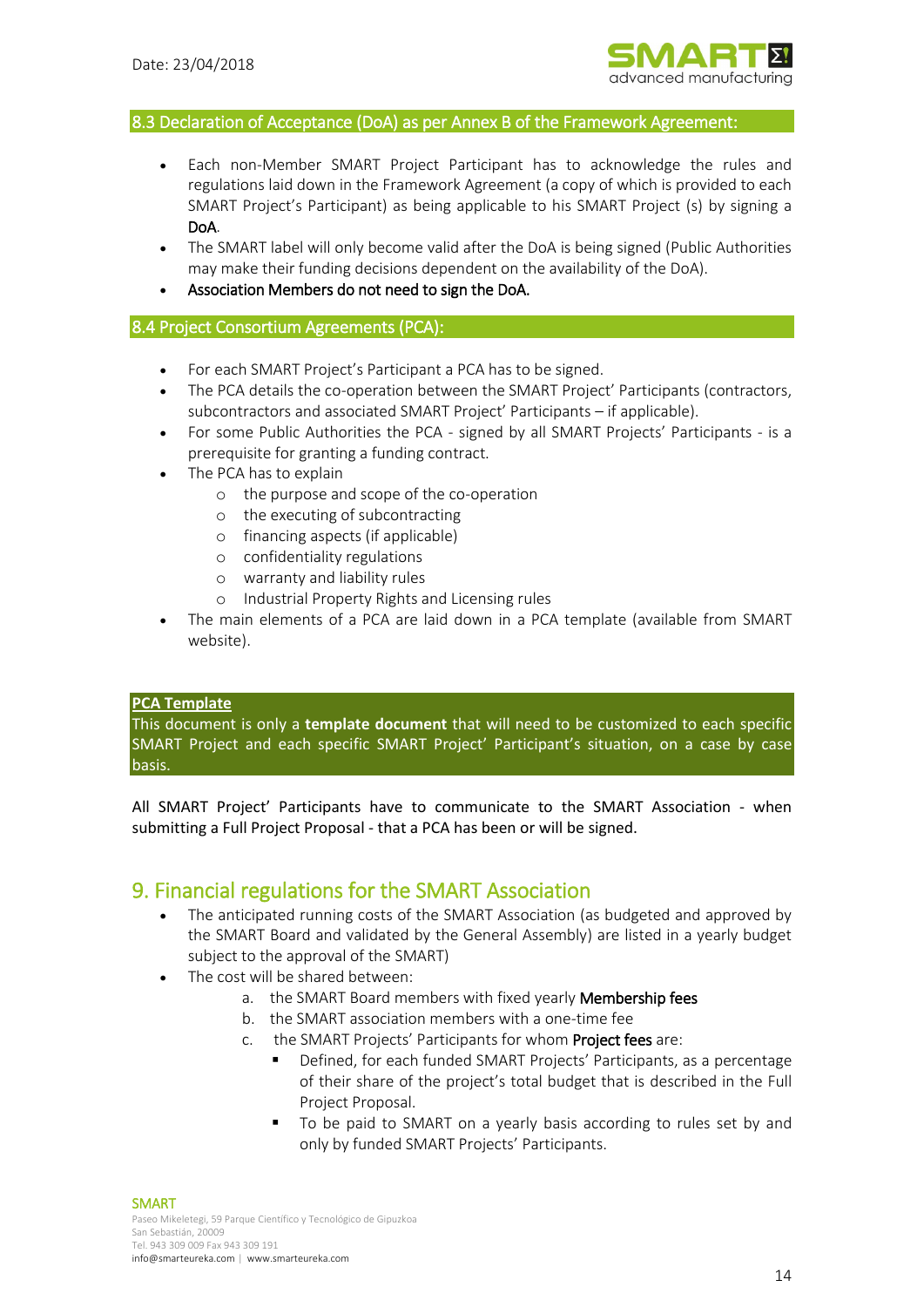

#### **Notes:**

- Calculation rules of **Membership fees** as well as of **Project Fees** are reviewed yearly by the Board and may be adjusted according to budget needs. **See ANNEX I** for the currently applicable membership and project fees.

- The applicable **Project Fee** is the one in force for any specific Call for projects proposals

- The SMART Office Director is responsible for the budget's implementation under the Treasurer's supervision; the Office runs its business according to rules and regulations of normal trade custom.
- All other cost resulting from the participation of persons or organizations in SMART activities are to be borne by these persons or organizations.

# 10 Short description of Project documents

## 10.1 General:

- All documents submitted to the SMART Association must be written in English.
- Unless specified differently, all documents have to be sent to the SMART Office in electronic form (Word, PDF) which takes care for the SMART internal distribution.
- The documents have to comply with the required formats.
- The documents are considered as « SMART CONFIDENTIAL » (i.e. used only for SMART internal purposes and for information to EUREKA and the concerned Public Authority bodies).

#### 10.2 Project Outline (PO):

- The PO gives a short overview on a project and is used for pre-selection of proposals, preliminary information and budget discussions between SMART Association and involved Public Authorities and for general information Exchange within the SMART Association
- The PO format should consist of about 10 pages containing:
	- o Summary (short description of tasks, general goals, innovation aspects, technical and strategic relevance for the SMART core competence, market relevance).
	- o Consortium description (list of participating organizations, which apply for being "SMART Project' Participant" in the SMART Project, R&D competence and competitiveness of the applying project partners, added value of co-operation)
	- o Description of work to be performed per future SMART Project' Participant (who does what)
	- o Cost information (total manpower per future SMART Project Participant and per year and total cost per future SMART Project' Participant and per year)
	- o Project duration (start, end)
	- o master milestones/deliverables (first major deliverables not later than 2 years after SMART Project start)
	- o Organizational information (e.g. contact persons)
	- o Rationale for funding
- The tasks, manpower and cost of eventual subcontractors or associated SMART Project Participant are to be included as part of the respective future SMART Project Participant, unless they intend to apply for funding as separate organizations.

#### SMART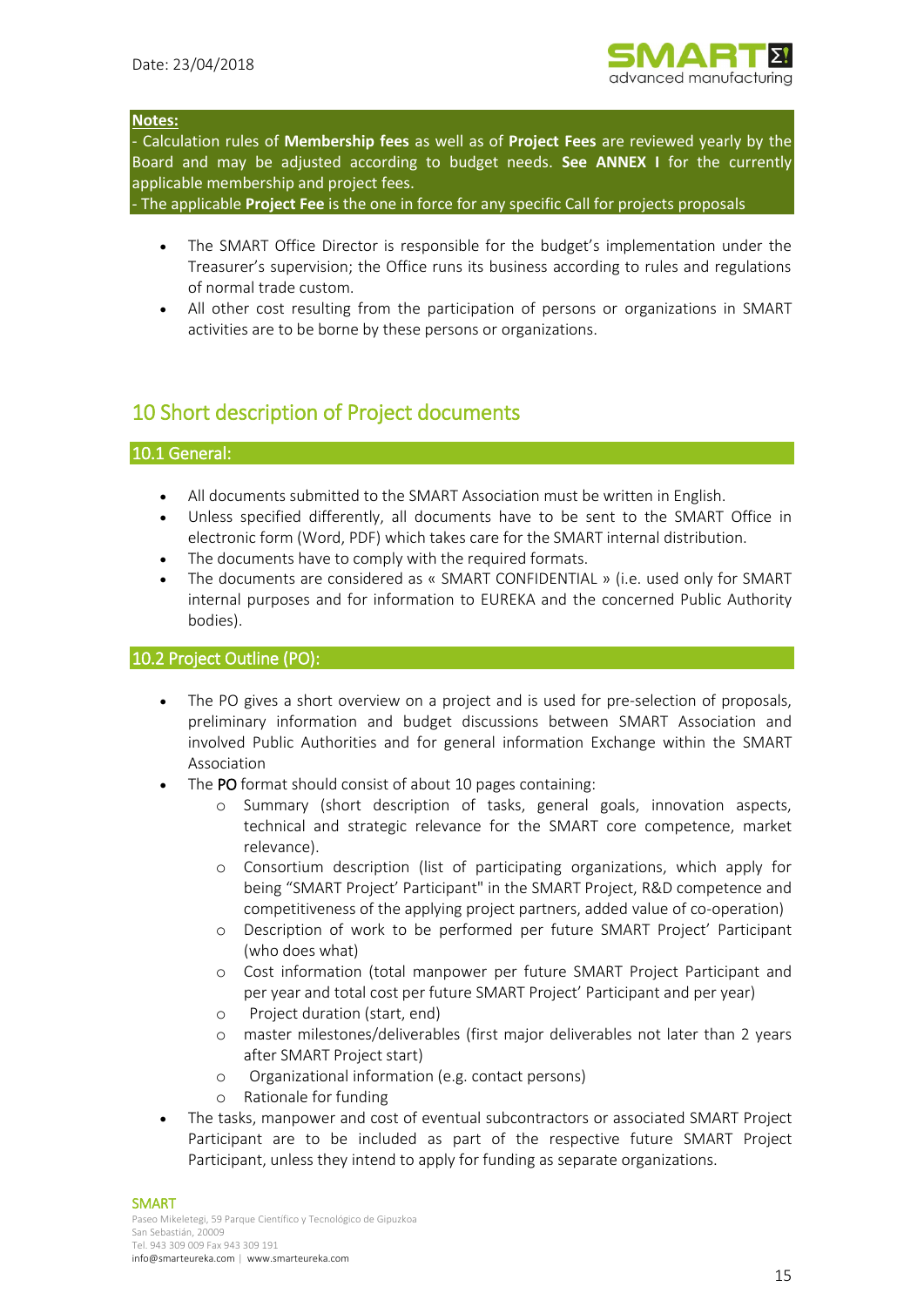

#### 10.3 Full Project Proposal (FPP):

- The FPP is used for the evaluation and labeling of new SMART Projects and is the basis for the reporting and monitoring procedure.
- The amount of information given in the FPP is adjusted to the needs of the SMART Association and the request of EUREKA as well as the involved Public Authorities. Specific information required by the individual Public Authority for funding purposes is not part of the FPP.
- The FPP has to include the following chapters:

- Introduction

- o Project summary, technical goals/strategic goals
- o Competitive situation/market relevance
- o Relevance to SMART core competence
- o Wider benefit
- o Rationale for funding.
- Project structure. Pictorial of the project structure down to the work-package level.
- Workpackage description. Description of the project at task level (who does what)

- Consortium description. List of organizations applying for being "SMART Project' Participants "\*), qualification of the applying project partners, cooperation's details, organization and added value

- Exploitation of results
- Master-milestones. Milestone definitions/deliverables/dates

-Manpower and cost. Required manpower and cost per company (and country, if applicable) and year, per work-package and year

- List of responsible Persons. Project Leader, responsible persons at work-package level, and contact person per applying project partner including telephone-/e-mail address information. The list has to include the contractors of the project co-operation and (only) those subcontractors and associated future SMART Project' Participants which intend to apply for funding as separate organizations.

#### 10.4 Technical Report (TR):

Each SMART Project consortium prepares at least one a year under the responsibility of its Project Leader a technical report that is the basis for the SMART internal reporting and for the information to the Public Authorities.

The report has to contain the following chapters:

- o Description of progress (quantifiable results, technical progress)
- o Plus/minus-report (list of positive or negative events)
- o Market and/or competitive situation (comparison of achievements or plans with respect to the competition)
- o Co-operation (major events such as exchange of information or results)
- o Changes in the SMART Project (short summary of approved or proposed changes in SMART Project goals, membership etc.)
- o Manpower overview (list per applying project partner with manpower approved, manpower contracted and manpower spent)
- o Milestone trend analysis

#### **SMART**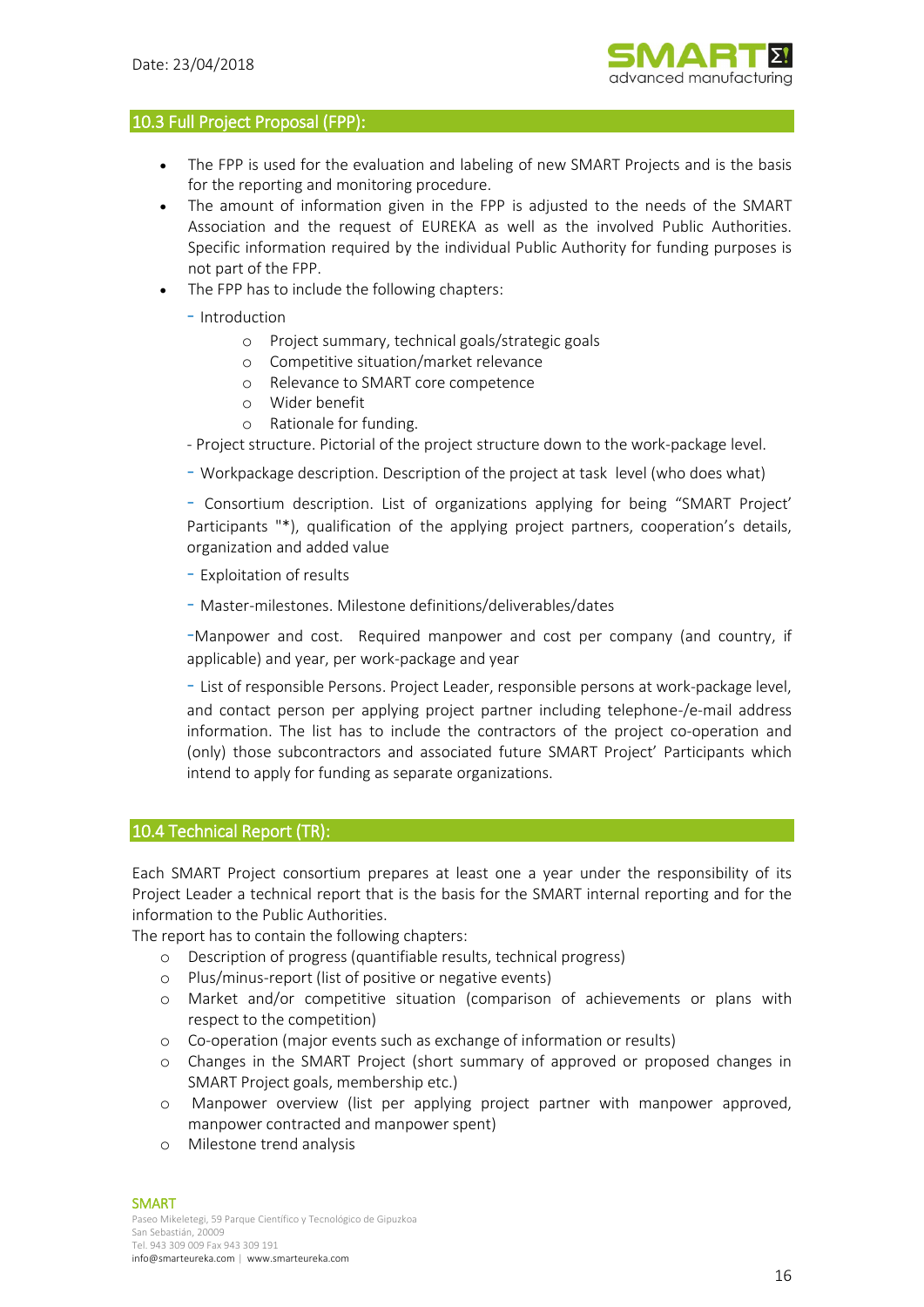

Final report, y cuestionario post-proyecto

#### 10.5 Change Request form (CR):

The Change Request form is used for the description and approval procedure of a required change of a SMART Project.

The form contains the following items:

- o Description of the proposed change
- o Reason for the proposed change
- o Impact on other SMART Projects.

# 11 Procedure for getting the SMART label (action list)

- Study the SMART Technologias areas ( "Technology Roadmap"), Call procedurea snd regulations (overviewed in this document), that can be obtained from the SMART Website
- Contact the SMART Office for further information, e.g. concerning already existing SMART Projects or proposals, chances of success etc. As a minimum, send an e-mail alert to announce that a PO is being prepared.
- Prepare the Project Outline (PO) together with all applying project partners (important: use given format; all elements must be available).
- Agree with your applying project partners on the nature and scope of your cooperation (important for the formulation of the Project Consortium Agreement (PCA) and for Industrial Property Right (IPR) considerations).
- Nominate the Project Leader

#### **General:**

If not stated differently, all further points are the tasks and responsibility of the Project Leader (PL) who acts as interface between the SMART Project Participants and the SMART Association.

- Send your PO to the SMART office (check whether deadlines have to be met).
- Wait for feedback from the office (e.g. invitation to a hearing, request resulting from internal evaluation or from funding discussion with involved Public Authorities, request for preparing a Full Proposal).
- As soon as possible, collect from all participants the relevant signed DoA-Declaration of Aceptance (for organizations that are not already signatory of the Framework Agreement) and the signed Forms C and e-mail them to the SMART Office.
- Prepare the Full Project Proposal and send it to the office.
- Wait for (positive) labeling decision by the SMART BOARD.
- Send your formal application (for getting funding) to the concerned Public Authorities.
- Prepare yourself for providing any "specific" information required by your funding Public Authority (the requirements differ from country to country and are not under the SMART Association's jurisdiction).
- After having received the SMART label, be prepared to:
	- o Report on progress
	- o Ask for approval of SMART Project changes if and when required
	- o Respond to financial requests from the SMART Association (see relevant paragraphs in the "regulations"),
	- o Respond to contributing to communication events to advertise (as need be) for the results of your project.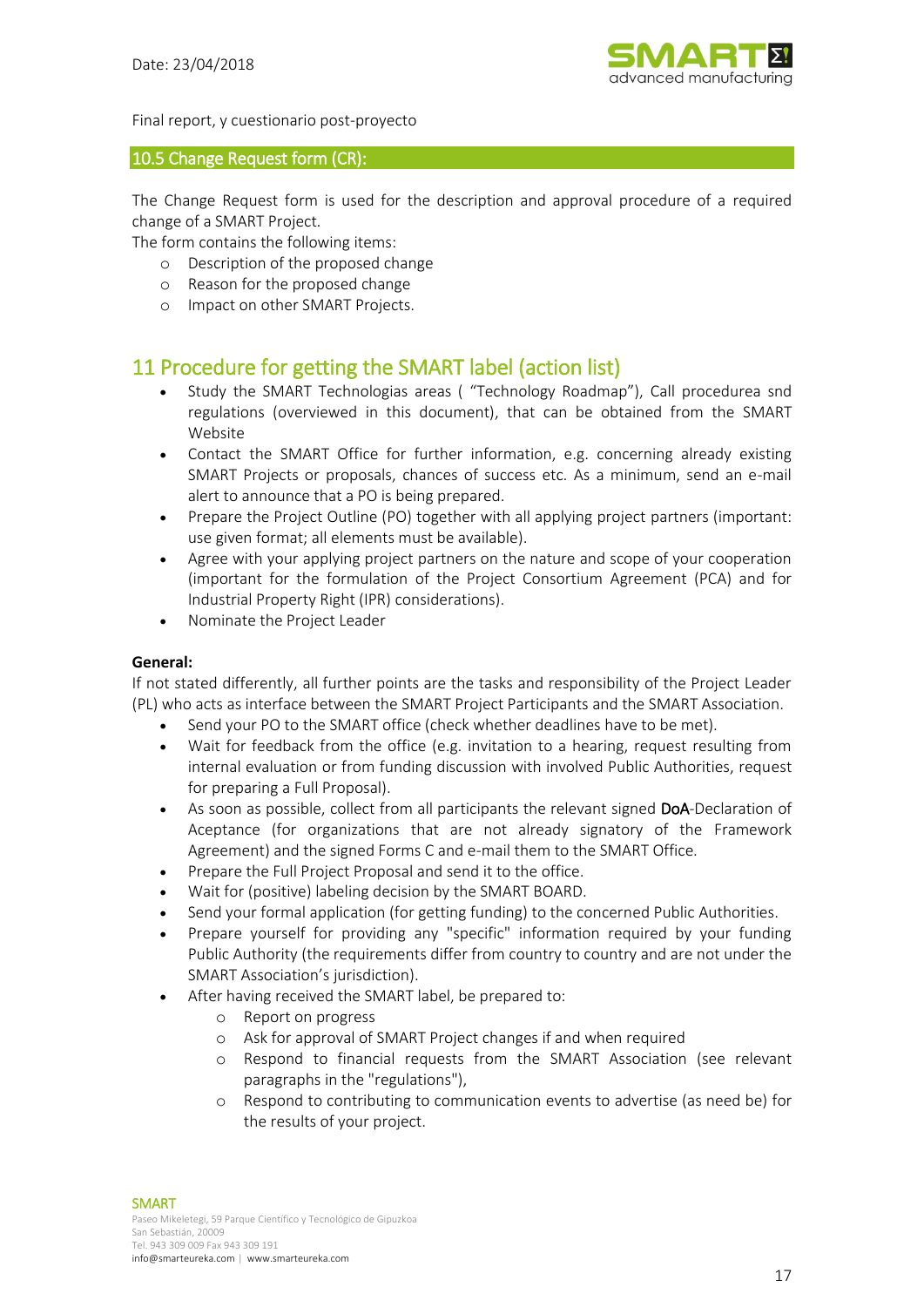

# ANNEX I: SMART Contribution Rules

According to Article 3 of the SMART Framework Agreements, all costs covered by the approved SMART budget will be borne by all SMART Partners, than include members of the Associations (through membership fees) and project participants (trough project participants fees).

This document describes the detailed SMART contribution rules as approved by the SMART Board in its meeting of 28 September 2017.

Validity: starting 28 September 2017.

# SMART Membership

Entrance fee to be paid by all the Members of the Association according to the following criteria:

- o SMEs companies (following the definition given by COMMISSION SMEs companies (following the definition given by EU Recommendation 2003/361): 2.000€
- o Medium capitalization (those companies with less than 2.000 employees in its corporate group, according to the definition of partner enterprise and linked enterprise given by EU Recommendation 2003/361): 4.000-€
- o Large companies (those companies that can't be consider as SMEs or medium capitalization according to the previous definitions):  $5.000-\epsilon$
- o Others (Universities/RTOs/Associations, etc.): 3.000-€

Annual fee to be paid by all the Board members according to the following criteria:

- o SMEs companies (following the definition given by EU Recommendation 2003/361): 4.000€.
- o Medium capitalization (those companies with less than 2.000 employees in its corporate group, according to the definition of partner enterprise and linked enterprise given by EU Recommendation 2003/361): 8.000-€
- o Large companies (those companies that can't be consider as SMEs or medium capitalization according to the previous definitions): 10.000-€
- o Others (Universities/RTOs/Associations, etc.): 6.000-€

#### Invoicing procedure for project participants

For members, invoice will be issued after the formal request by the organisation willing to become member of the association, and shall be fully paid to become member.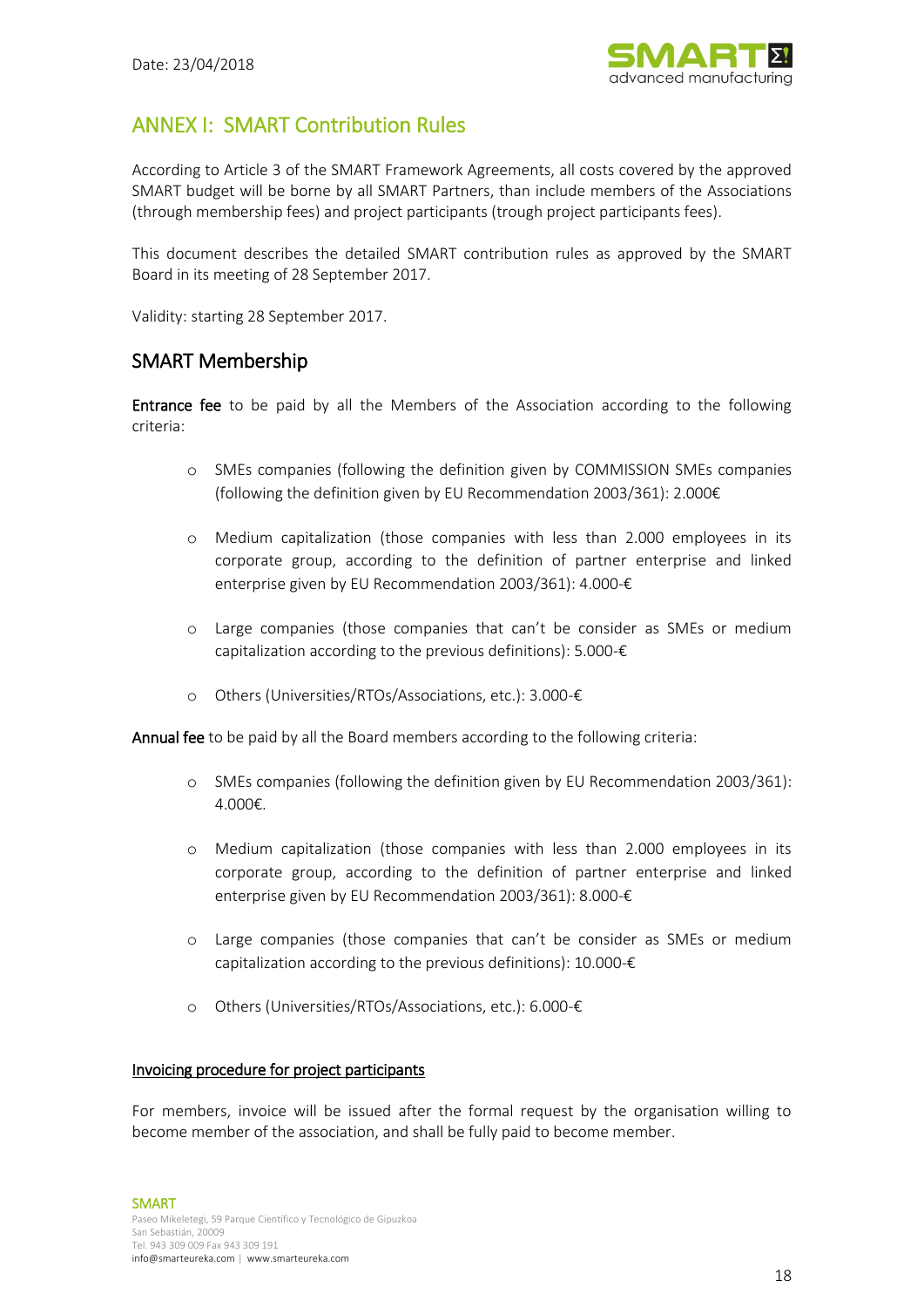

For board members, annual date for invoicing will be established by the board for those being Board members at 1st January of each year.

# SMART Project participants

#### **Responsibilities**

1. The technical contacts of the project partners are responsible for providing the correct planned cost figures to the SMART Office, for their respective organisations and according to their respective national funding contracts (if any).

2. The project leader is responsible for submitting a Change Request (CR) before the next invoice round, in the case where project partners have indicated that they have revised the planned cost figures.

3. The SMART Office is responsible for calculating and invoicing the contribution to be paid by each SMART project partner.

4. The SMART Board is responsible for determining and approving the contribution rules and the annual SMART contribution rate.

#### SMART Contributions

The SMART contribution due per partner is 1.5 % of the annual budget, as approved by the NFAs in their funding contratcs with the partner.

Exempted from contribution are:

a. Partners for whom public funding has been rejected;

b. Partners that decided to participate at own costs without applying for public funding for the year.

#### Invoicing procedure for project participants

1. The SMART Office invoices the contribution to each project partner annually. The invoicing will be sent after the the confirmation of the funding from their National Funding Agency. Invoices will be payable within 30 days.

2. Changes to planned costs are taken into account only if reported to the SMART Office via a formal Change Request (CR). Please note that if a funding approval has to be renewed during the project duration, the invoicing will continue based on the figures defined in the latest Full Project Proposal. For changes to the planned costs also the rules as defined in chapter 3.4 of the Rules & Regulations are applicable.

3. No credit notes will be issued after invoicing to correct changes in costs; corrections will be made in the next invoicing round: partners are due to pay the invoices they receive. For exceptional circumstances only, a credit note may be requested and considered.

4. Exceptions:

• No invoice will be issued to the project partner before project start or before funding has been approved by the relevant Public Authorities.

#### SMART